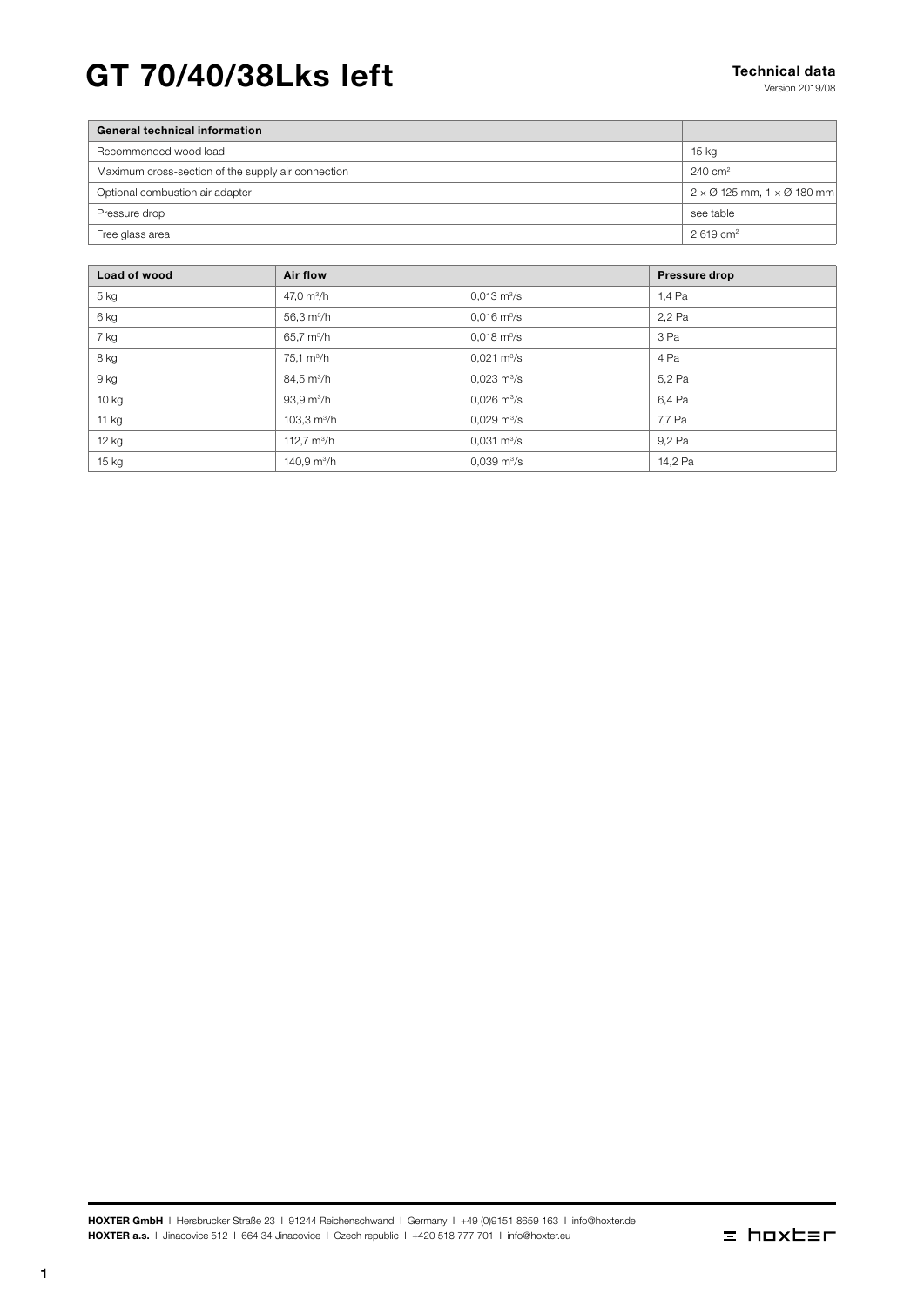# GT 70/40/38Lks left

Fechnical data<br>Norsin 2019/08 Technical data Version 2019/08

## GT 70/40/38Lks left shortened

M 1:10

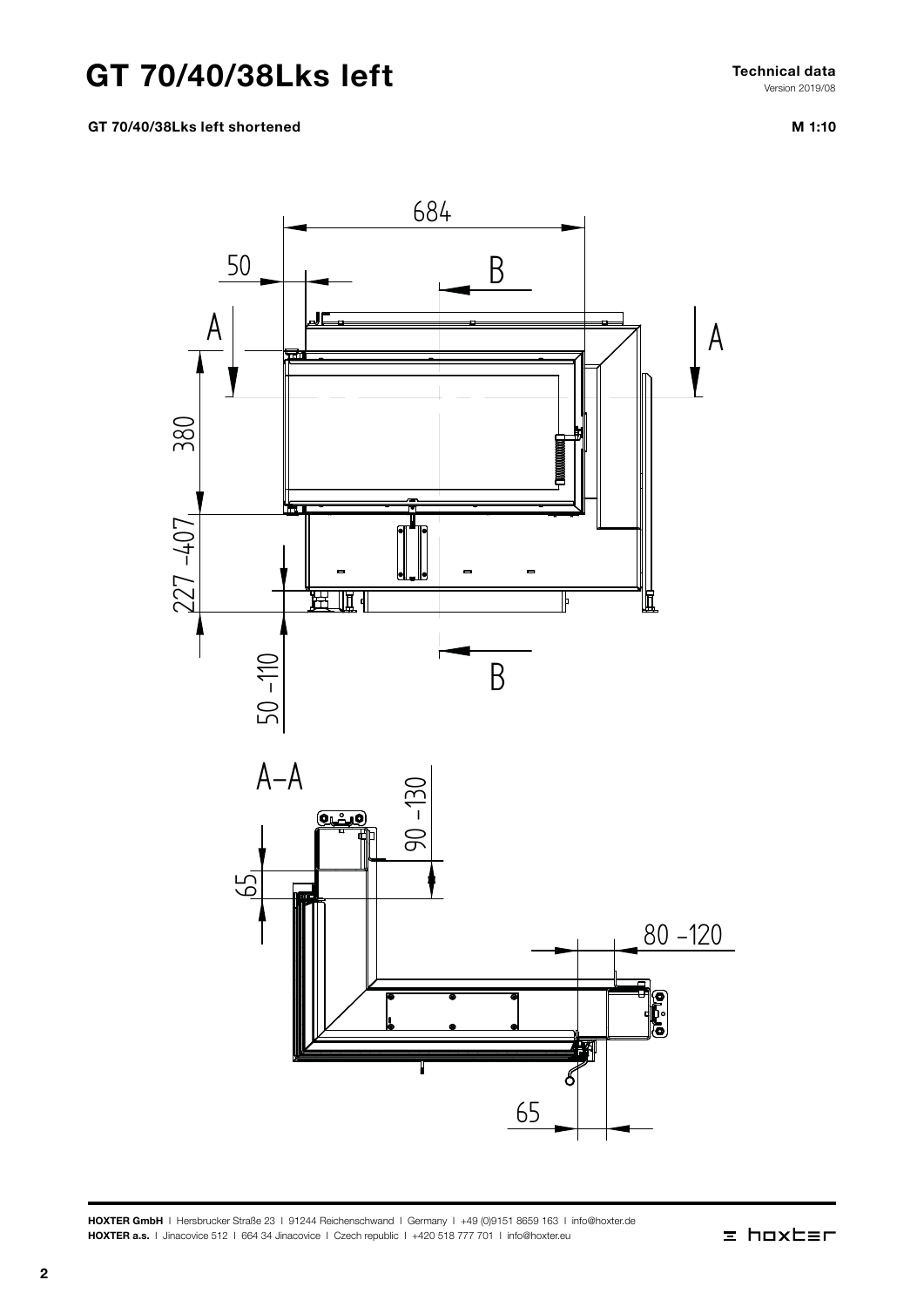## GT 70/40/38Lks left

GT 70/40/38Lks left shortened

Technical data Version 2019/08

M 1:10



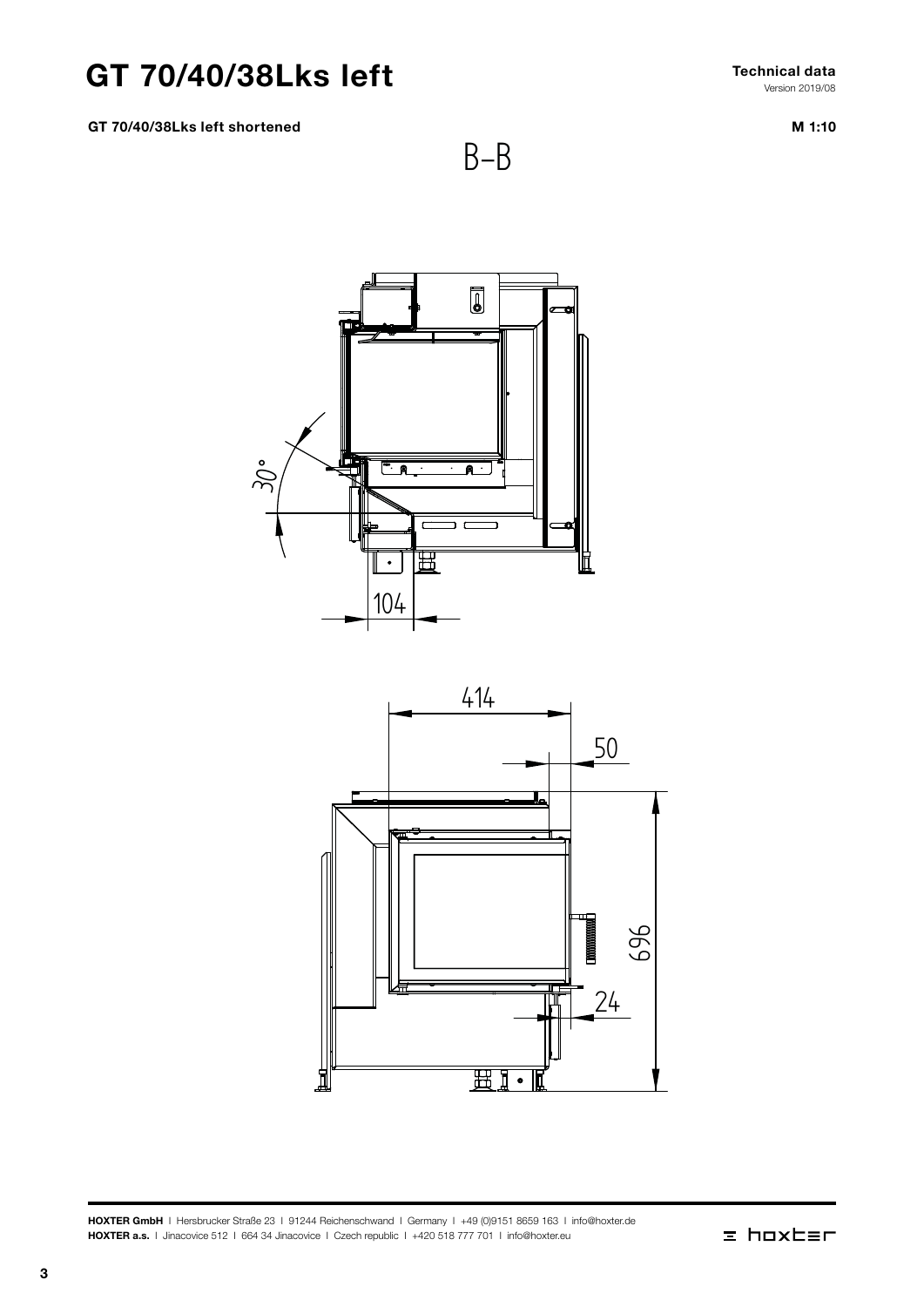# GT 70/40/38Lks left

M 1:10 Version 2019/08

Technical data

## GT 70/40/38Lks left shortened



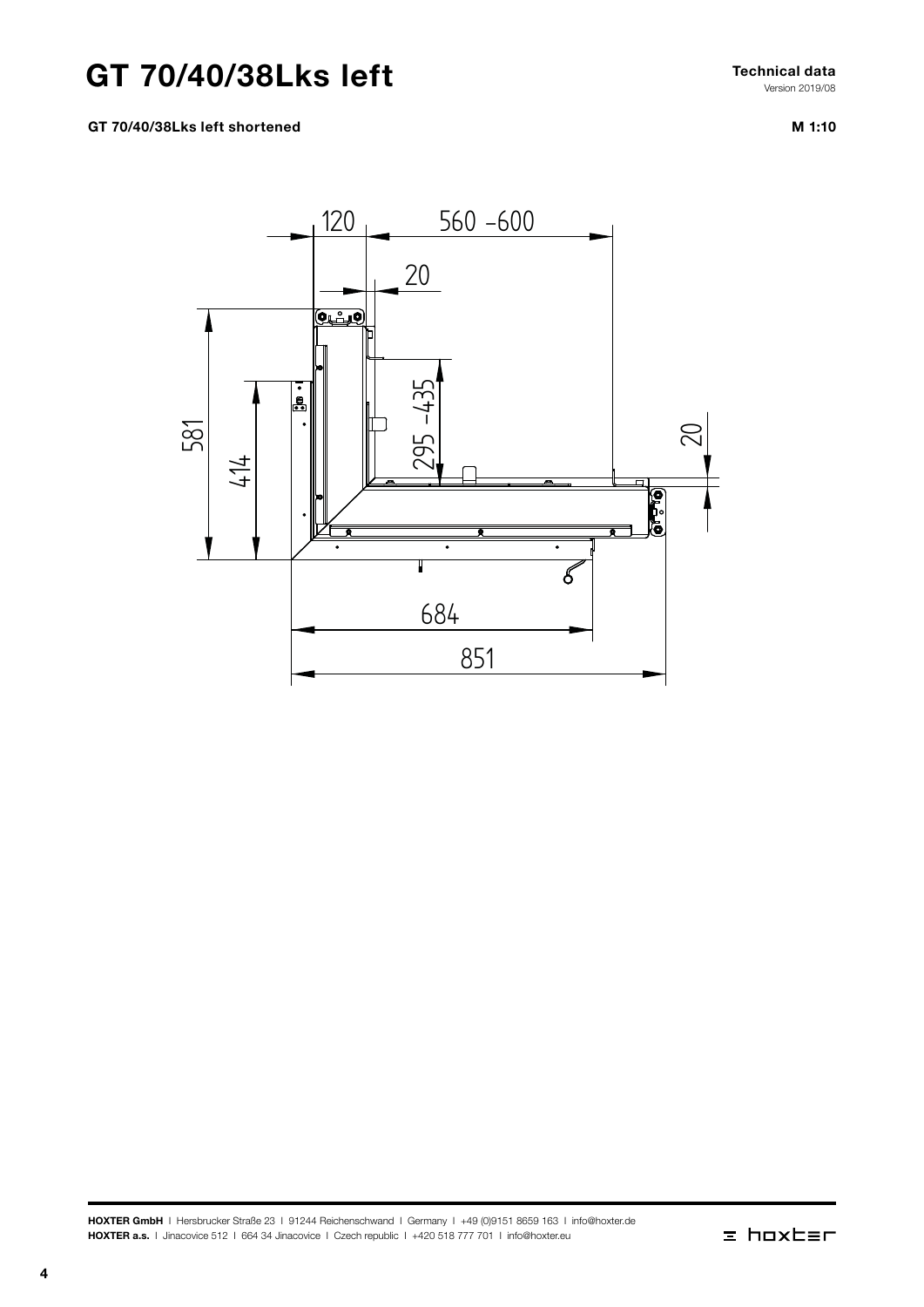# GT 70/40/38Rks right Technical data

| <b>General technical information</b>               |                                                          |
|----------------------------------------------------|----------------------------------------------------------|
| Recommended wood load                              | $15$ kg                                                  |
| Maximum cross-section of the supply air connection | $240 \text{ cm}^2$                                       |
| Optional combustion air adapter                    | $2 \times \emptyset$ 125 mm, 1 $\times \emptyset$ 180 mm |
| Pressure drop                                      | see table                                                |
| Free glass area                                    | $2619 \text{ cm}^2$                                      |
|                                                    |                                                          |

| Load of wood | Air flow                |                              | Pressure drop |
|--------------|-------------------------|------------------------------|---------------|
| 5 kg         | 47,0 $m^3/h$            | $0.013 \text{ m}^3/\text{s}$ | 1,4 Pa        |
| 6 kg         | 56,3 $m^3/h$            | $0.016 \text{ m}^3\text{/s}$ | 2,2 Pa        |
| 7 kg         | 65,7 $m^3/h$            | $0,018 \text{ m}^3/\text{s}$ | 3 Pa          |
| 8 kg         | $75.1 \text{ m}^3/h$    | $0.021 \text{ m}^3/\text{s}$ | 4 Pa          |
| 9 kg         | $84.5 \text{ m}^3/h$    | $0.023 \text{ m}^3/\text{s}$ | 5,2 Pa        |
| $10$ kg      | $93.9 \text{ m}^3/h$    | $0.026 \text{ m}^3/\text{s}$ | 6.4 Pa        |
| 11 $kg$      | 103,3 $\mathrm{m}^3$ /h | $0,029 \text{ m}^3/\text{s}$ | 7,7 Pa        |
| 12 kg        | 112.7 $m^3/h$           | $0.031 \text{ m}^3/\text{s}$ | 9.2 Pa        |
| 15 kg        | 140,9 $m^3/h$           | $0,039 \text{ m}^3/\text{s}$ | 14,2 Pa       |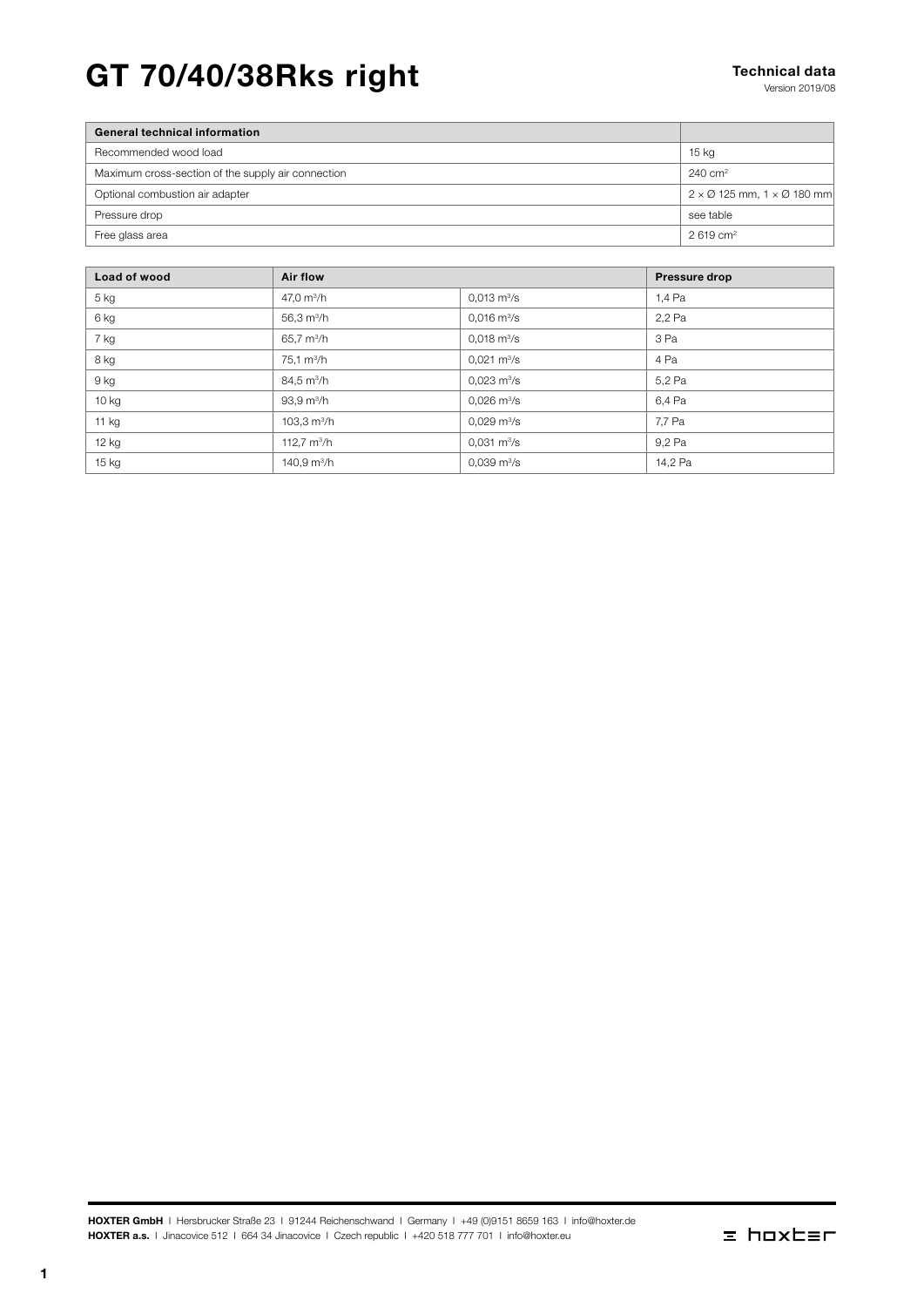# GT 70/40/38Rks right

 $\mathbf{ght}$  Technical data  $\mathbf{ght}$ Technical data Version 2019/08

## GT 70/40/38Rks right shortened

M 1:10  $M 1:10$ 



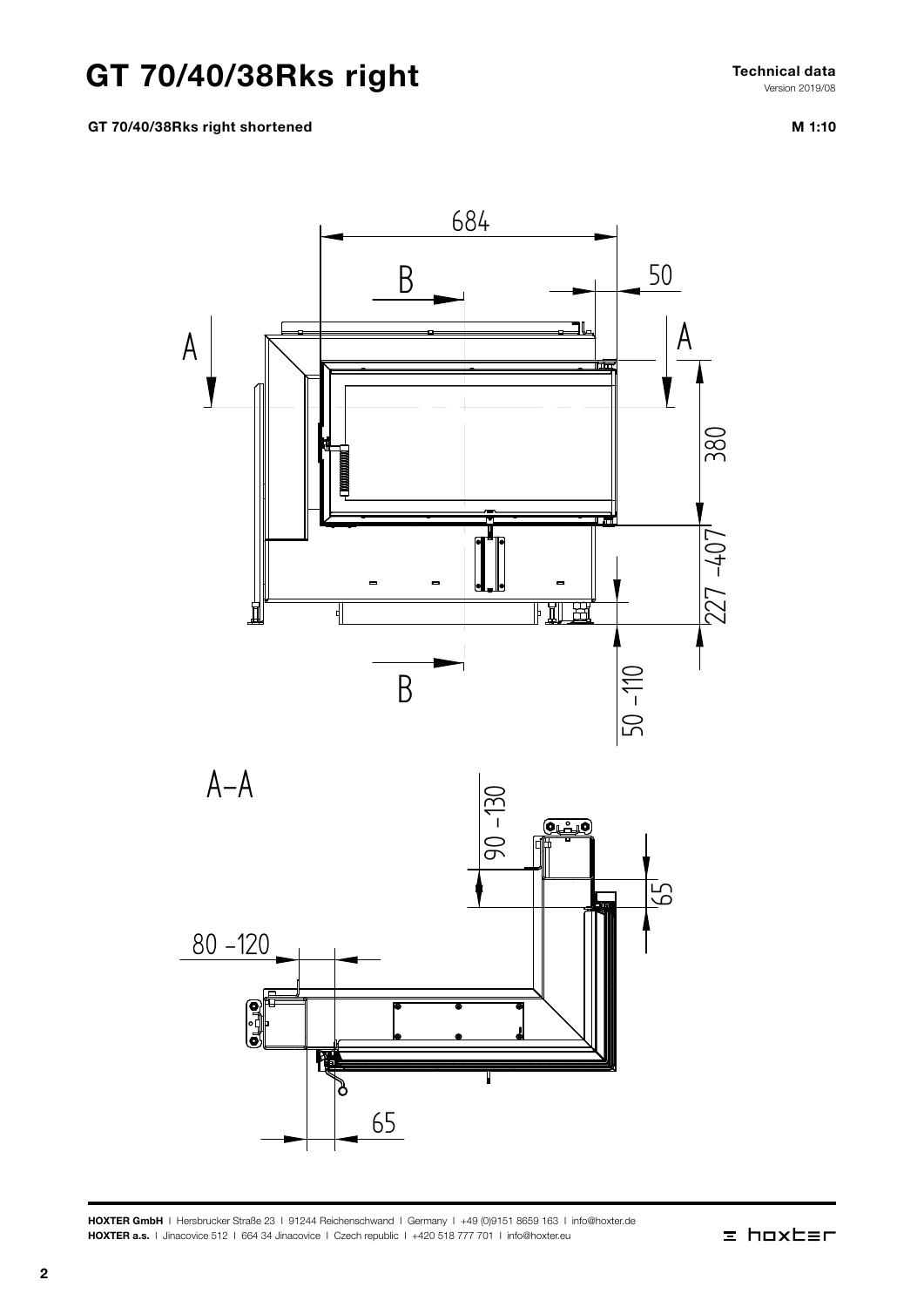# GT 70/40/38Rks right

GT 70/40/38Rks right shortened

M 1:10